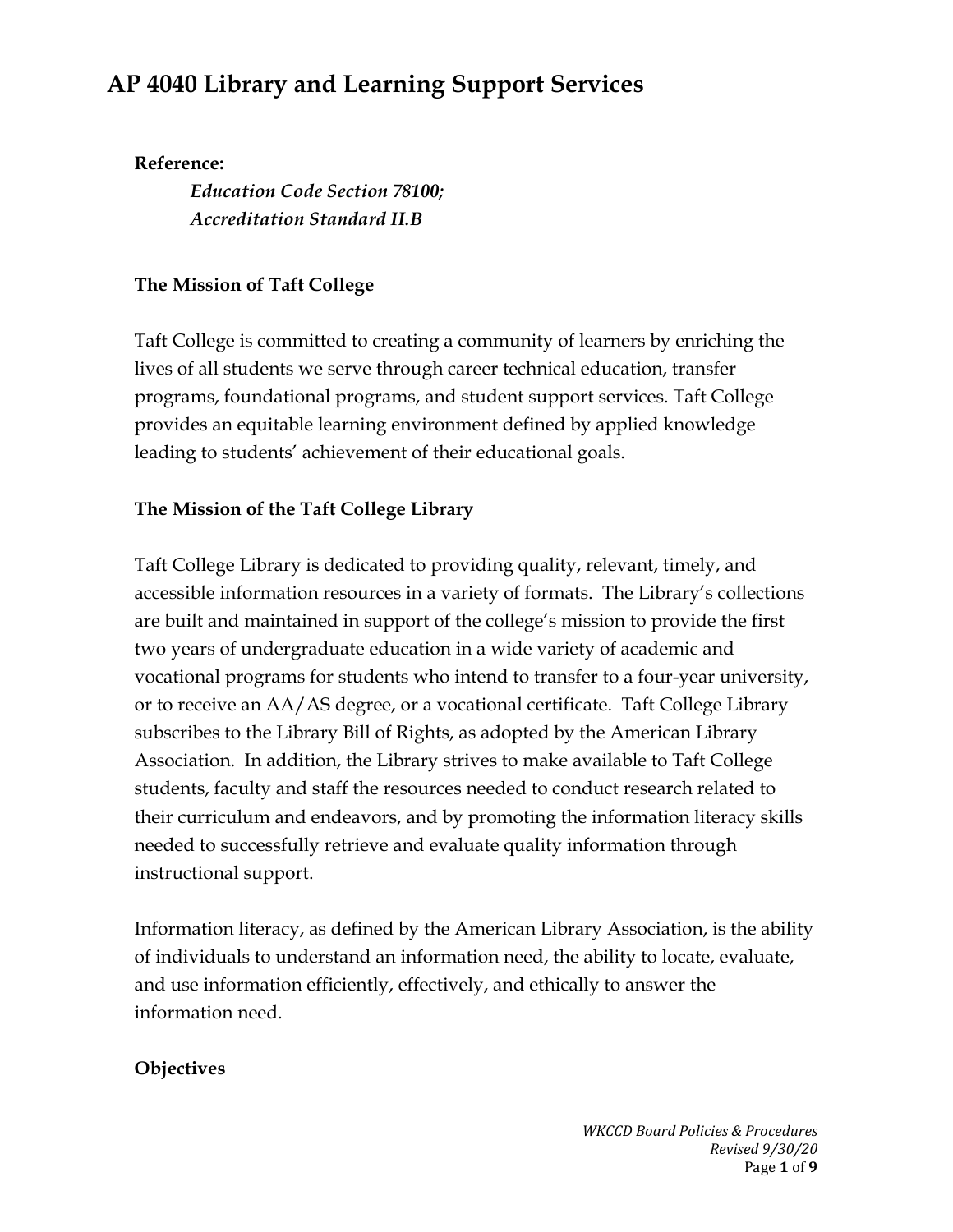The library's mission is accomplished through the following objectives:

- 1. To support the mission of Taft College and the West Kern Community College District.
- 2. Provide an appropriate, organized and readily accessible collection of print and non-print resources and supportive equipment to meet the institutional, instructional, and individual information and research needs of students, faculty, and staff.
- 3. Provide users with formal and informal instruction to achieve the information competency skills necessary for life-long learning.
- 4. Provide professionally qualified and skilled library staff to support the use of the library resources and to support the academic and collegial needs of the college.
- 5. Provide courteous, prompt, and accurate service to every patron.
- 6. Provide and maintain an easily accessible, user-friendly and safe environment that fosters teaching and learning for all library users, library employees, and Taft College faculty.
- 7. To prepare students for life-long learning by teaching information competency skills necessary for self-education and independent scholarly pursuit.
- 8. To respond to the changing state of knowledge and the curriculum by continually evaluating collections and services and implementing change as appropriate.
- 9. Ensure availability of library collections and services to distance education seekers.
- 10. Collaborate with other library and learning resources providers through conferences, associations, consortia, and related groups.

## **Our Philosophy**

The Taft College Library encourages the free exploration of ideas in the pursuit of knowledge and will make available study materials that represent a broad range of thought. Items selected should, whenever possible, represent equally all views of a controversial issue or should present a point of view balanced by other materials in the collection.

## **Library Functions:**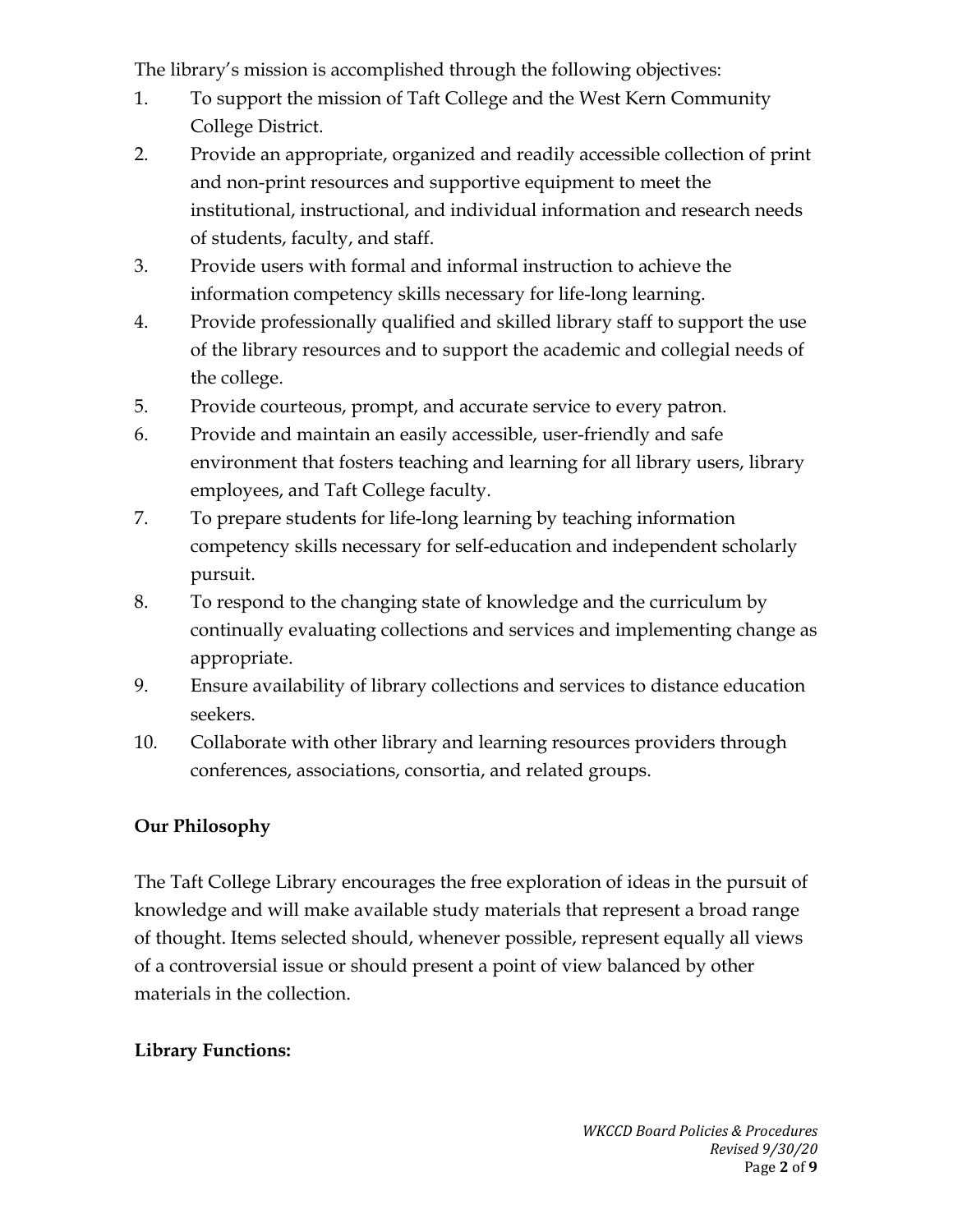- 1. Building a comprehensive and diverse collection that supports the College curriculum and challenges students according to their abilities.
- 2. Providing formal and informal instructions and resources that assist students and faculty in becoming effective users of ideas and information.
- 3. Promoting the development of information competency skills among students and faculty.
- 4. Providing professional and paraprofessional staff to instruct and assist in the use of the library resources.
- 5. Providing leadership by assisting faculty in the promotion of the use of library resources.
- 6. Providing a physical environment that is welcoming and conducive to the pursuit of learning and education goals.

# **Types of Materials Purchased**

Library materials are purchased to serve these basic purposes:

- 1. To be used by students in connection with class work.
- 2. To support instructors in preparing for the teaching of classes.
- 3. To support college staff in professional duties.
- 4. To promote life-long learning and support library users in general intellectual and cultural development.

# **Specific Formats Selected/Guidelines**

In selecting books, the major emphasis is on acquiring new or current titles, although important retrospective titles may be acquired when appropriate for the collection. The library will always attempt to obtain the latest edition of a title except in rare instances when an earlier edition may be preferred. Hardbound books are preferred for their greater durability.

NONFICTION – Selection is based on: relationship to curriculum, accuracy of contents, quality of writing, cost, format, extent to which the subject matter represented in the collection, social significance, and timeliness or permanent value.

FICTION – Evaluated according to the nonfiction guidelines plus readability and literary style. Both literature and contemporary fiction are purchased.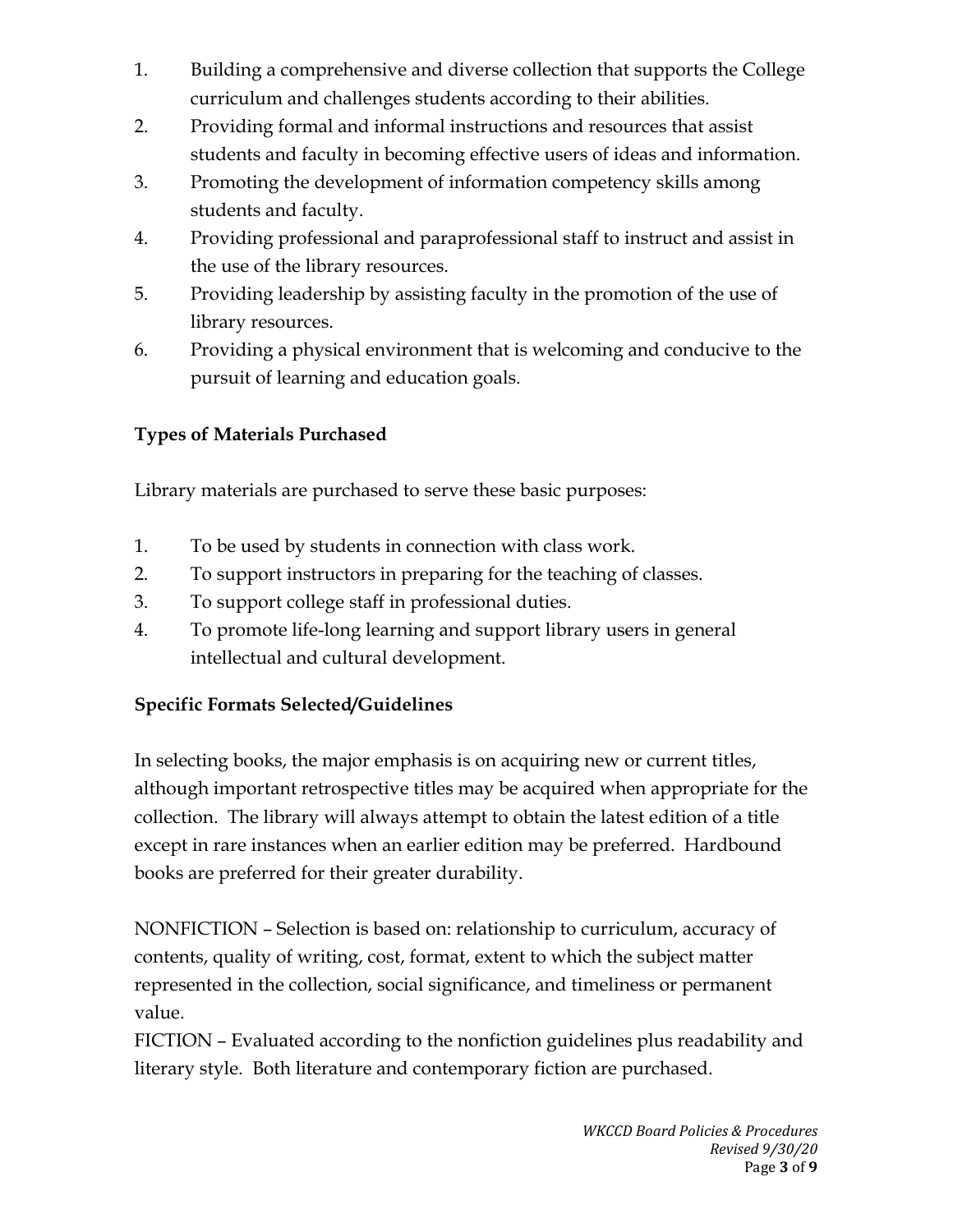REFERENCE MATERIALS – Chosen on the basis of authority, reliability, scope, treatment, arrangement, format, cost, existing holdings, and estimated frequency of use.

MAGAZINES AND JOURNALS – Basic, popular, general informational and scholarly periodicals are provided. Because purchases in this area involve an ongoing commitment to continue subscriptions in future years, and overall funding is limited, requests are considered carefully by the librarian. Preference is given to titles indexed in the finding tools most used by students, availability in electronic formats, and in other local area libraries will be considered, as is remote access cost and functionality.

NEWSPAPERS – The Library subscribes to several local newspapers and are archived for one month.

NON-PRINT MATERIALS – Requests for non-print materials are considered on the same basis as nonfiction materials, with special emphasis on the suitability of the format to the content, special features or extra value provided by an electronic format, quality of production, training/customer support, and reputation of the vendor or producer. The extent to which the library or another campus unit has the equipment available to access and read the material format (including hardware and software) is an important consideration in the purchase decision. Requests for non-print materials outside the scope of the Library's collections (records, videotapes, films, cassettes, slides) are forwarded directly to the appropriate college department and the requester is notified of the action taken.

The selection of online databases follow the same criteria as non-print materials, including the importance of the resource to academic discipline(s) and the level of expected use; distinctiveness of the database; value/cost/quality; extent of coverage; currency of the information; and, the ability to provide off-campus access through user authentication recognition.

Audio/Visual materials will follow the general selection criteria with an emphasis on copyright/licensing restrictions; longevity; and curricular support.

Textbooks – The Library maintains a Reserve collection of textbooks obtained from the publishers and faculty who purchase copies of texts used in classes, which are held on reserve at the Circulation Desk.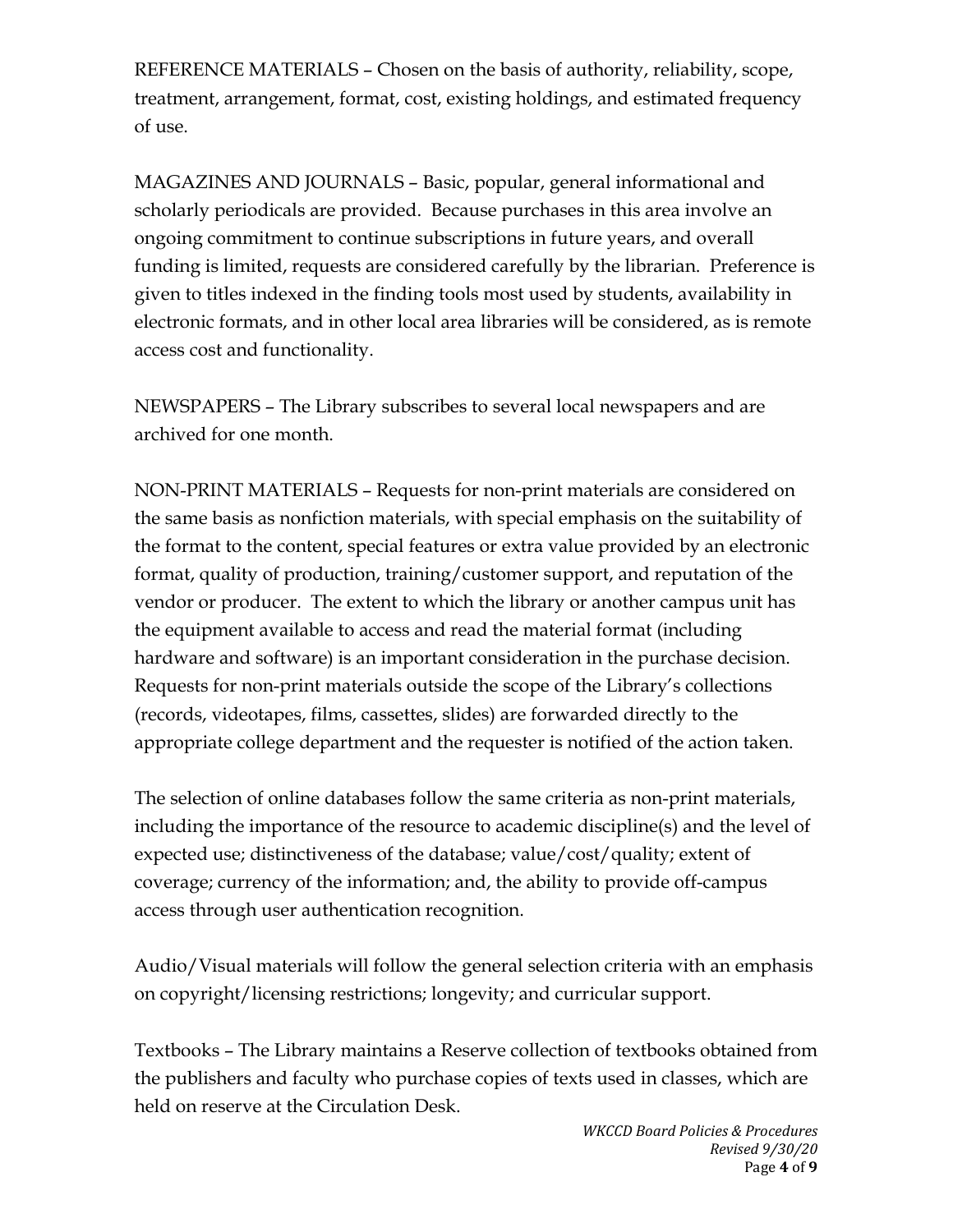#### **Selection Process**

Responsibility – The librarian and the teaching faculty share responsibility for selecting materials for the library collection. As subject experts, faculty members can have significant input in the selection of library materials within their subject areas. Each individual member of the faculty should regularly examine the library's holdings in his/her subject field, and assess their adequacy with respect to current teaching emphasis, and recommend the purchase of new titles. The librarian is responsible for the selection of reference materials, general titles not specifically related to the curriculum, and for maintaining a balance between various subject areas and between standard and current works. The final decision to purchase library materials is the responsibility of the librarian.

Process – The librarian circulates to the faculty and administrators new publication announcements and current reviews from a variety of reviewing sources. Also, faculty may request titles (or suggest subject areas for acquisition development) directly to any library staff member. Student requests are encouraged. Requests may be submitted at the Circulation Desk or by using the online form available on the library's webpage. All requests will be given careful consideration and will be evaluated according to this policy. Other materials are selected by the Librarian from standard buying guides, selection journals, personal examination of materials, best titles lists in specific subject areas, bibliographies and other sources.

Library materials may be requested at any time of the year, but extensive requests may be set aside by the librarian for action later in the year when funds availability is clearer. To provide for greatest budgetary flexibility, no allotment of funds is made to individual departments. Records of funds expended by department are compiled at the close of each fiscal year for internal use.

#### **Gift Material**

Gifts are welcomed but accepted with the understanding that only those meeting the needs of the library and the guidelines for selection will be added to the collection. Typically, gifts not retained are sold or given to other libraries or nonprofit agencies. The library assumes no responsibility for appraisal or valuation of gift items. All gifts will be acknowledged in writing.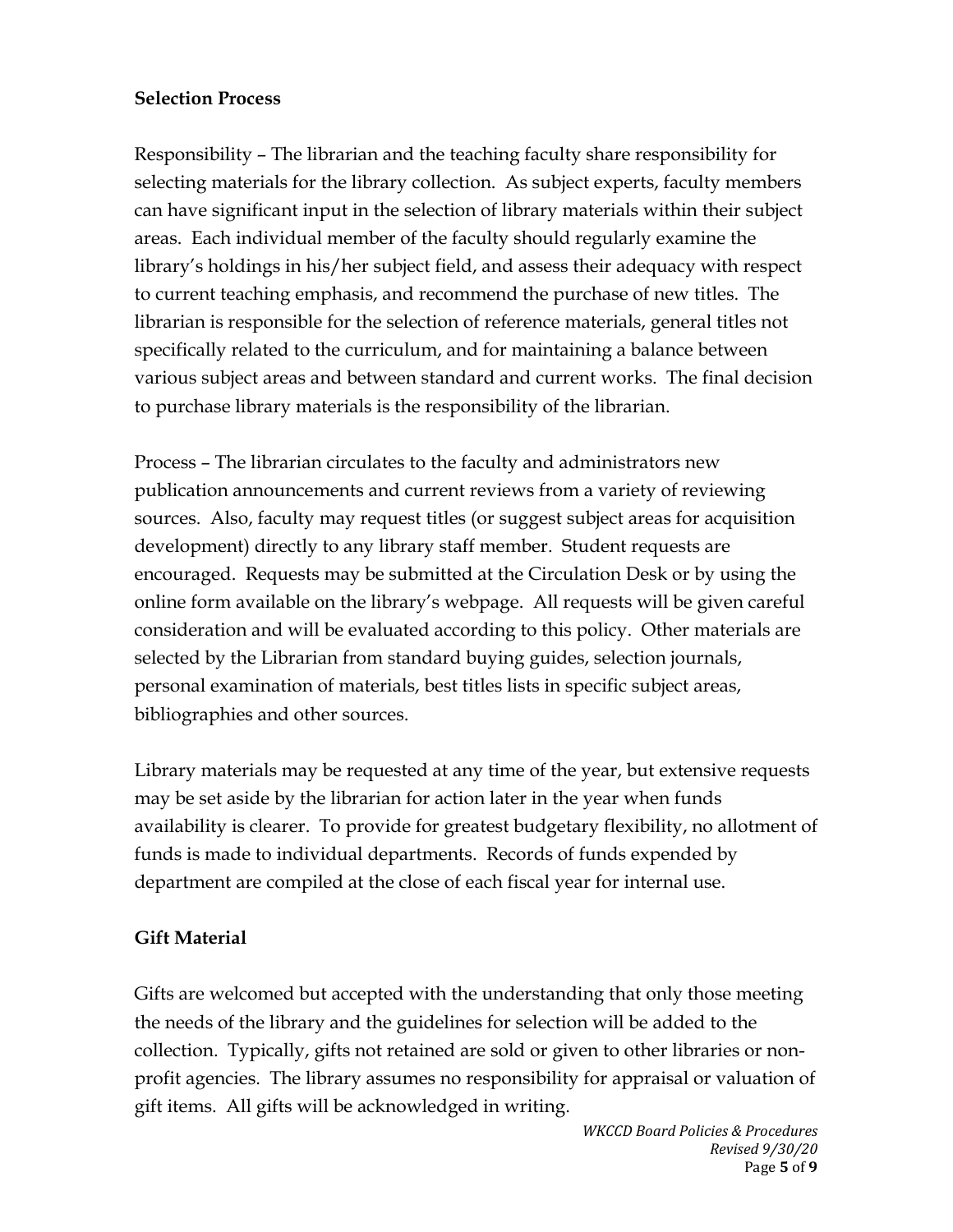#### **Controversial Material**

Materials representing various sides of controversial subjects are included in the collection. A conscientious effort is made to include all sides of an issue. Each book or other item will be judged as a whole. No subject which is otherwise appropriate will be included in order to keep its ideas from the students, or excluded solely because its ideas might be considered distasteful harmful. Access to the Internet for research and study purposes is available to students, faculty and community users, and filtering is not used.

Attempts by individuals or groups to influence what students read and learn are considered legitimate by the college only if they are advanced in a way that does not violate the liberties of students and others and does not interfere with the professional responsibilities of the faculty, library staff, administration, and the Board of Trustees. The library endorses the Library Bill of Rights as well as the Freedom to Read and the Freedom to View statements issues by the American Library Association.

#### **Challenged Materials**

Because of the library's philosophy of intellectual freedom, there may be materials in the library's collection that may be of concern to individuals or groups. The acquisition of such materials does not imply approval or endorsement of their content or opinions, but enables the library to support curriculum and provide diverse perspectives. The following process will be employed when concerns are voiced:

- 1. A written statement of concern must be submitted to the head librarian. The statement must include: name, address, telephone number or email address, author/producer, title, comments on the material as a whole as well as comments on the specific matters of concern, and a statement as to a satisfactory resolution of concern.
- 2. The head librarian will convene a review committee composed of the Vice President of Instruction, Division Chair of the Learning Support Division, and the head librarian, or teaching faculty member.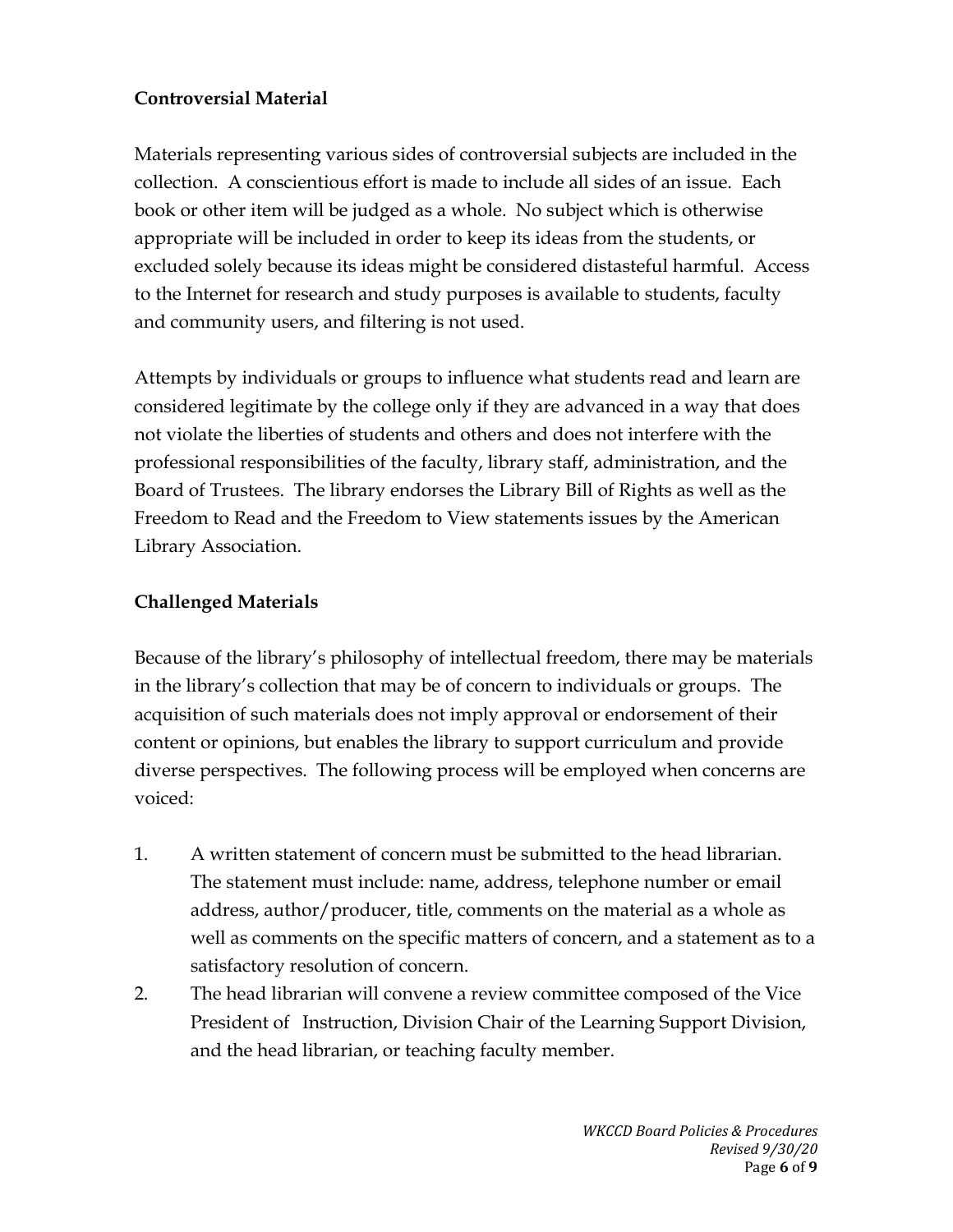- 3. The review committee will review the material and statement of concern. Each committee member will vote yes or no for continued inclusion in the collection. The head librarian will prepare a written response summary.
- 4. The concerned party will be notified of the results within 7 days of the review committee meeting.

#### **Requests for Reconsideration of Challenged Materials Decisions**

All requests for reconsideration regarding any book or other instructional material must be presented in writing for the study and evaluation before any action is taken. When a request is received concerning the merits of materials, it shall be addressed first to the Librarian. The librarian will determine whether to refer the matter to the Learning Support Division for a recommendation, and will consult with the Vice President of Instruction. All complaints will be responded to in writing.

#### **Discard Procedure**

To keep the collection current and to maintain adequate shelving space for new acquisitions, material is periodically reviewed and considered for discard (or cancellation, for electronic resources). The Librarian has the overall responsibility for reviewing and recommending discarding. Faculty are urged to review the collection in their discipline regularly and to suggest material to be discarded and will be consulted about areas of the collection being reviewed for potential discards.

Items to be discarded include those in poor physical condition; unwarranted duplicates; titles no longer in demand; obsolete or superseded editions; and materials where the contents are no longer accurate.

When a specific subject area of the collection has been reviewed and discards selected, the items will be held in a separate area in the Technical Processing Room and faculty will be notified and given an opportunity to review what has been deselected and to recommend that it be kept in the collection.

The final decision on discarding is made by the Librarian. Materials withdrawn are customarily sold or given to other non-profit organizations.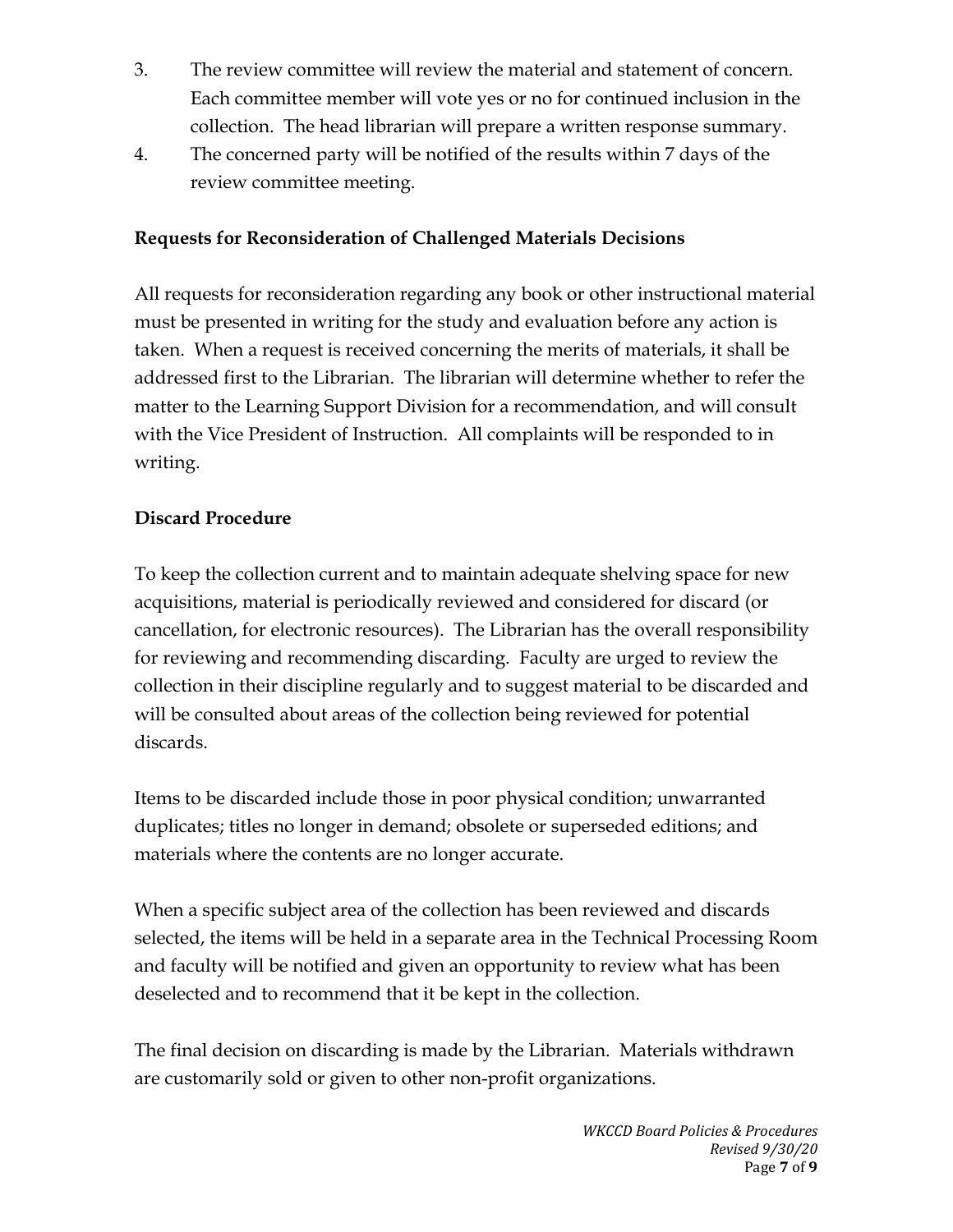# **Library Clientele**

The students registered for Taft College courses as well as the faculty, administration, and the support staff of the institution are the primary clientele of the Taft College Library for whom the collections are developed. Understanding the needs of these library users is the basic premise in the philosophy of collection development. Resources selected should fill a current or foreseeable need for some faction of the library's clientele.

Service is extended beyond this defined group to include members of the outlying community, but resources will not be specifically acquired for individuals or groups whose needs do not overlap with those of the above defined clientele.

# **Primary Services to Current Taft College Students:**

- 1. Use of library materials and information resources within the building.
- 2. Borrowing books and course materials, with a free Taft College library card.
- 3. Use of videos and DVDs within the library and available for check-out.
- 4. Remote access to online databases, using their Taft College unique student ID number.
- 5. Access to Inter-Library Loan service, via in-person requests.
- 6. Access to computers within the library, using their Taft College ID card.
- 7. Service, support, and research assistance from librarians, library staff, and student employees.

# **Primary Services to Taft College Faculty and Staff:**

- 1. Use of library materials and information resources within the building.
- 2. Borrowing books and course materials for extended time periods.
- 3. Borrowing videos and DVDs.
- 4. Remote access to online databases, using their Taft College unique user ID.
- 5. Access to ILL service, with requests in-person or via email.
- 6. Service, support, and research assistance from librarians, library staff, and student employees.
- 7. Collaborative assistance from librarians in pursuit of course goals and activities.

## **Primary Services to Community Guests:**